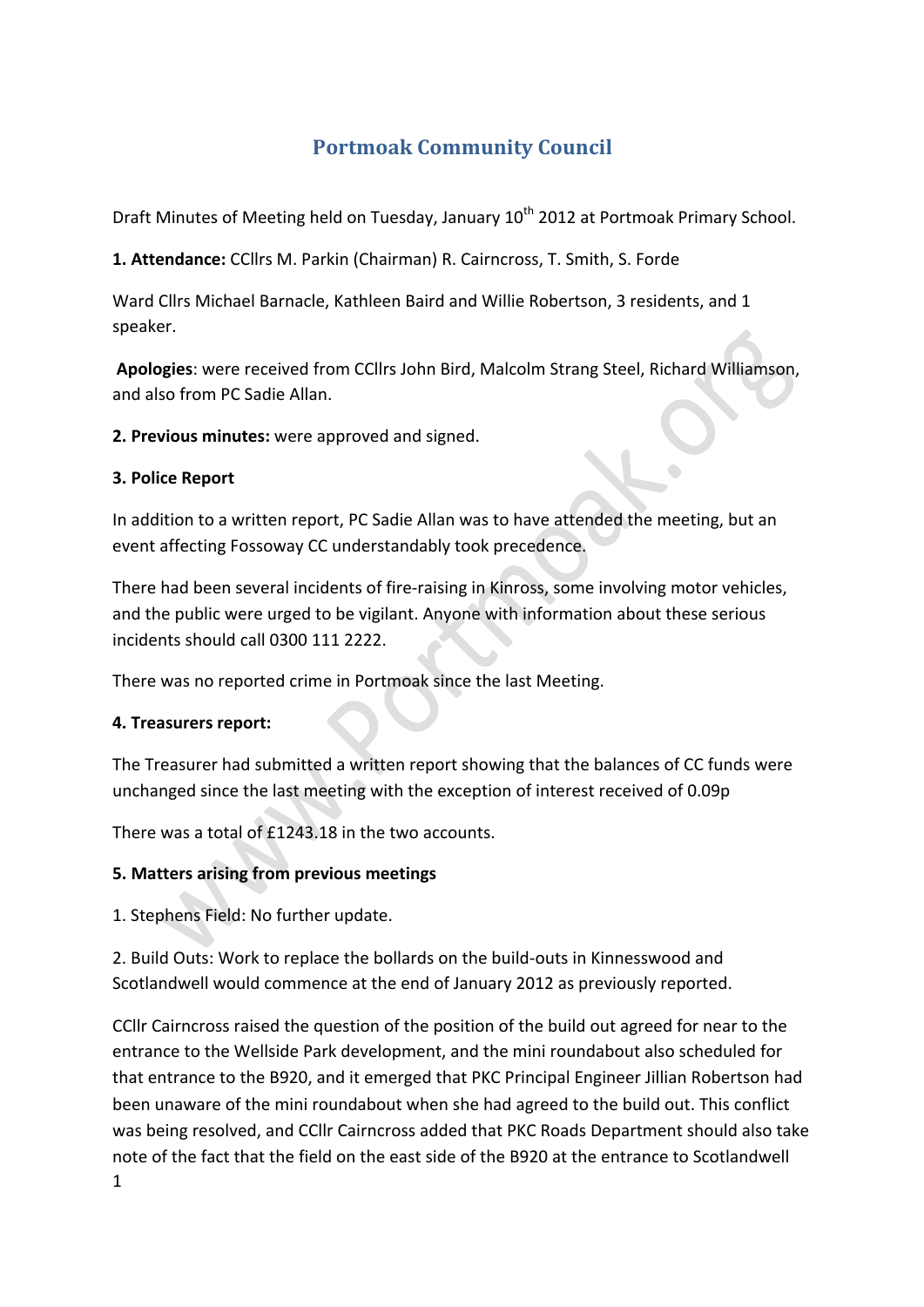was zoned for housing development in the forthcoming Draft Plan, in the event of which there would be another entrance to the B920 further south, and this raised the question of where the forthcoming new 30mph sign on the B920 should be placed, and also whether both a mini roundabout and a build out should be constructed.

It was agreed that the easiest course of action would be for the Chairman to contact Jillian Robinson to discuss these three items and their inter-relation.

3. Kinnesswood Bus Shelter: No progress to report. Any work would be undertaken in the new PKC budget year in any event.

4. Re-location of Bus Stop at Scotlandwell : Still in hand with PKC.

5. Gritting and Snow Clearing: Although there had still not been any response from PKC to the report submitted by the CC in April 2011, Cllr Michael Barnacle had raised this with PKC Area Roads Engineer Mr Stuart D'All, and he had provided Cllr Barnacle with a draft of the information he was still intending to provide for Portmoak CC. Cllr Barnacle passed this information to the Chair.

6. Dog Waste Bin at Grahamstone track : Cllr Kathleen Baird reported that PKC has no funds for new bins, only replacements. It was suggested that the landowner could provide a bin and also empty it. This was not considered fair or practical.

Post Meeting Note;

The Community Council has researched and also been advised on this issue.

The Dog Fouling (Scotland) Act 2003 requires a dog owner to pick up dog waste from anywhere other than agricultural land. However, most people only have access to agricultural land under statutory access rights, which must be exercised responsibly, under pain of losing them. These access rights recognise the risk that disease from dog waste in fields will affect humans and farm animals, and therefore require access takers to pick up and remove dog waste from fields, and properly dispose of it. Bagging it and putting it in a hedge, or anywhere else, is unacceptable, and is also a criminal offence under the Litter Act. The Community Council have been advised that placing dog fouling in a hedgerow, without bagging it, where it will naturally degrade, is an acceptable practice.

The other option is that dog owners should remove their dog waste and take it home for disposal, or place it in a dog waste bin elsewhere.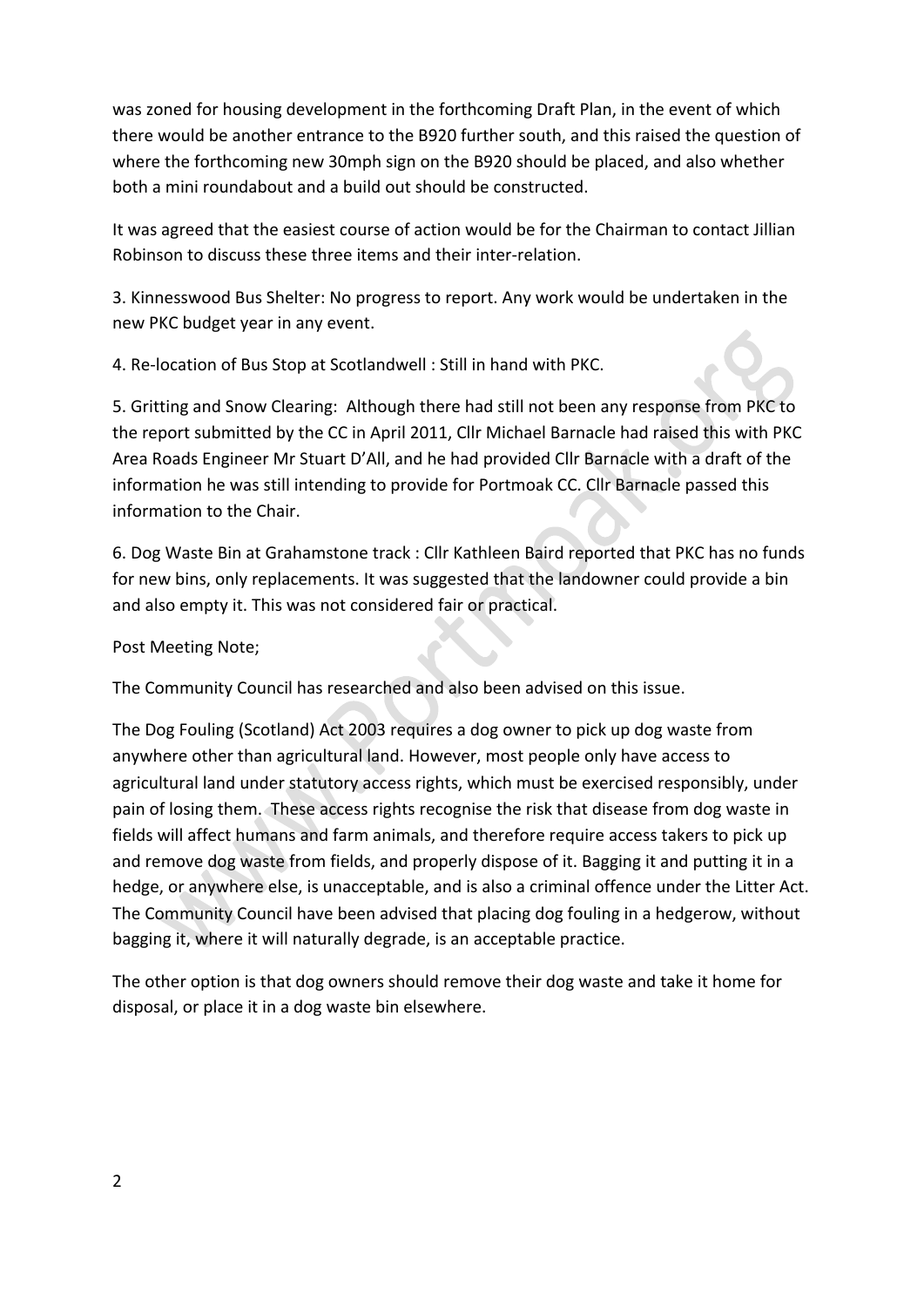## **Speaker - Dr Karen McDonnell.**

Dr McDonnell, leader of the Scotlandwell Wash House Restoration Project, had been invited to attend the CC meeting in order to outline help needed with a condition attached to early funding from the joint EU / Scottish Government Rural Tayside LEADER fund. This condition is that the Well and Wash House project should be seen to be dealing with PKC to ensure continued right of access to Well Lane, and also that the original cobbled surface should be retained and maintained. Cllr W Robertson offered to take this matter forward with PKC, thus satisfying the funding condition. Dr McDonnell agreed to forward full details to Cllr Robertson.

Dr McDonnell gave the CC a brief description of progress to date with the refurbishment and development of the Well and Wash-house, and said that all of the £105,000 of funding for the project was in place. The Chairman asked if any other of the funding sources was conditional, and Dr McDonnell indicated that this was the case, but that the conditions could be satisfied during the course of the project.

## **6. Reports**

## **Roads and Paths**

Work was still required on the Michael Bruce Way culvert as previously reported. This is in hand with CCIIr Tom Smith with the intention of effecting repairs before April.

CCIIr Cairncross reported that a pothole in the Lethangie Road that had caused damage to his vehicle had been quickly repaired, and he commended PKC for their prompt action.

CCIIr Strang Steel informed the meeting in writing that the core path plan had received agreement from Scottish Ministers, subject to changes recommended by the Reporters, and will now be adopted by P&KC at a meeting on January 25th 2012. Details of the core paths within Portmoak will be available online shortly.

### **Planning**

Two applications had been considered since the last CC meeting. The CC recommended both for approval.

11/01917/FLL erection of a dwelling-house, livery stables and associated buildings at the Portmoak Livery Stables on the access road to The Moss, Scotlandwell.

11/02050/FLL enclosure of a car port, and extension to floor area at 16 Whitecraigs, Kinnesswood.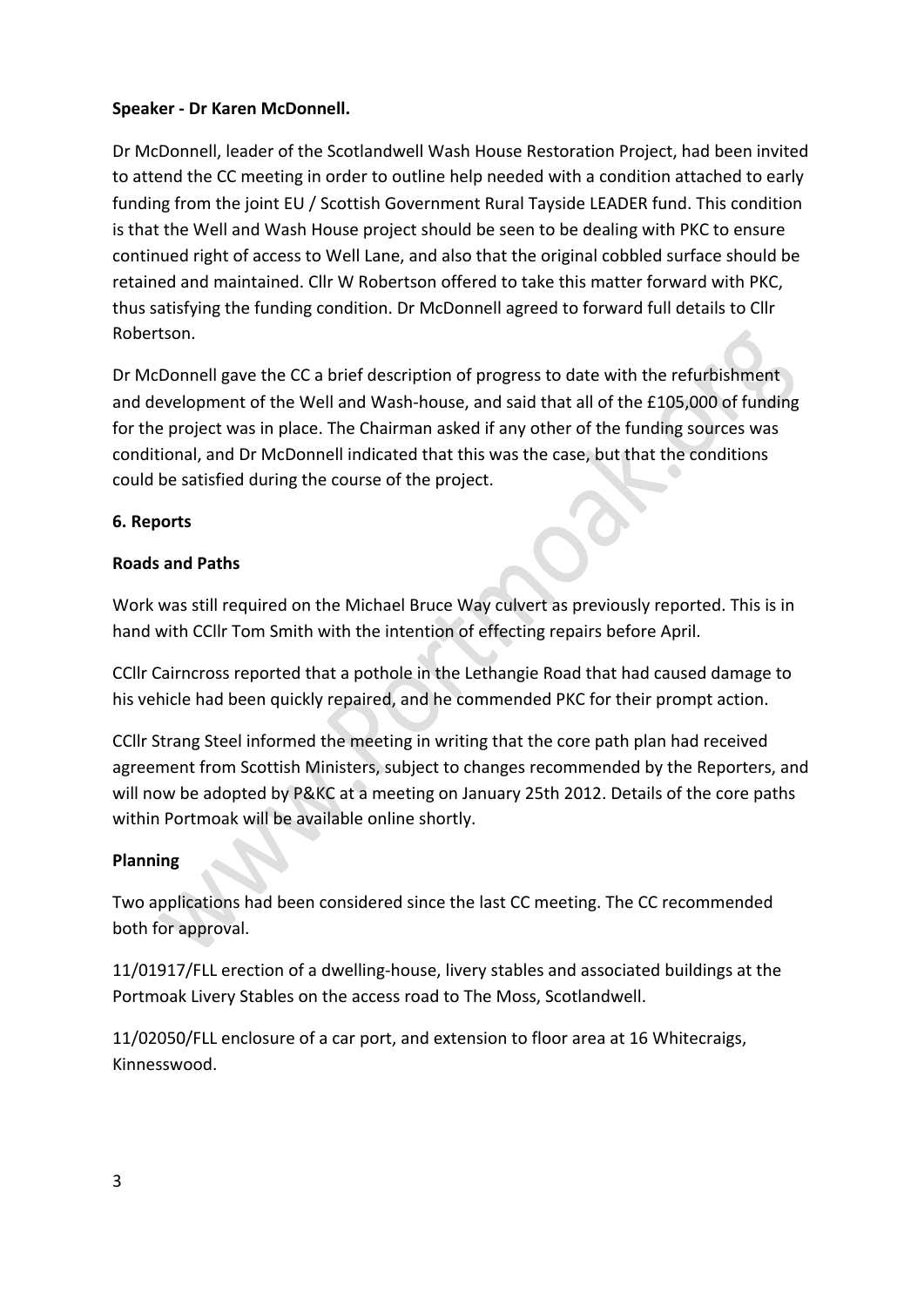Full details of all applications and decisions can be found on the Portmoak Community Council website.

Discussions with P&KC planning and legal departments, as indicated previously, are still progressing.

## **7. Ward Councillor Reports.**

Cllr Barnacle reported that the requested 30 mph northwards extension at Kilmagadwood would now take place, but his proposal for a 50mph limit on the A911 between Scotlandwell and Auchmuir Bridge had been rejected.

The deadline for comments on the new Local Plan, which would be sent to all Community Councils by  $29^{th}$  January, would be  $10^{th}$  April 2012.

Cllr Barnacle offered to make a presentation on the Local Plan to Portmoak CC at their March meeting, prior to the April deadline for responses, and this was welcomed. It was proposed that after consideration of the Local Plan, the Community Council should brief Cllr Barnacle on those areas requiring specific attention or explanation during his presentation.

This event will require the re-scheduling of the report from Mr George Lawrie of TRACKS to the April Community Council meeting.

Cllr Kathleen Baird reported that planning applications considered by PKC would now be divided into Controversial or Non Controversial. CCIr Cairncross asked if there would still however be a nominated case Officer for each application and Cllr Baird confirmed this would be so.

## **8. AOCB**

The meeting was joined by a resident who had attended the presentation by Kinross Cricket Club at Loch Leven's Larder that evening. He reported that some forty people had attended, and all had been in favour of the proposals for the new pitch and clubhouse put forward by the Club.

### **9. Communications since last meeting**

The Secretary has a list of communications received since the last meeting.

The Chairman thanked everyone for their attendance and the meeting finished at 8.10pm

The next meeting will be held at 7.00 pm on Tuesday February 14th 2012 at Portmoak Primary School.